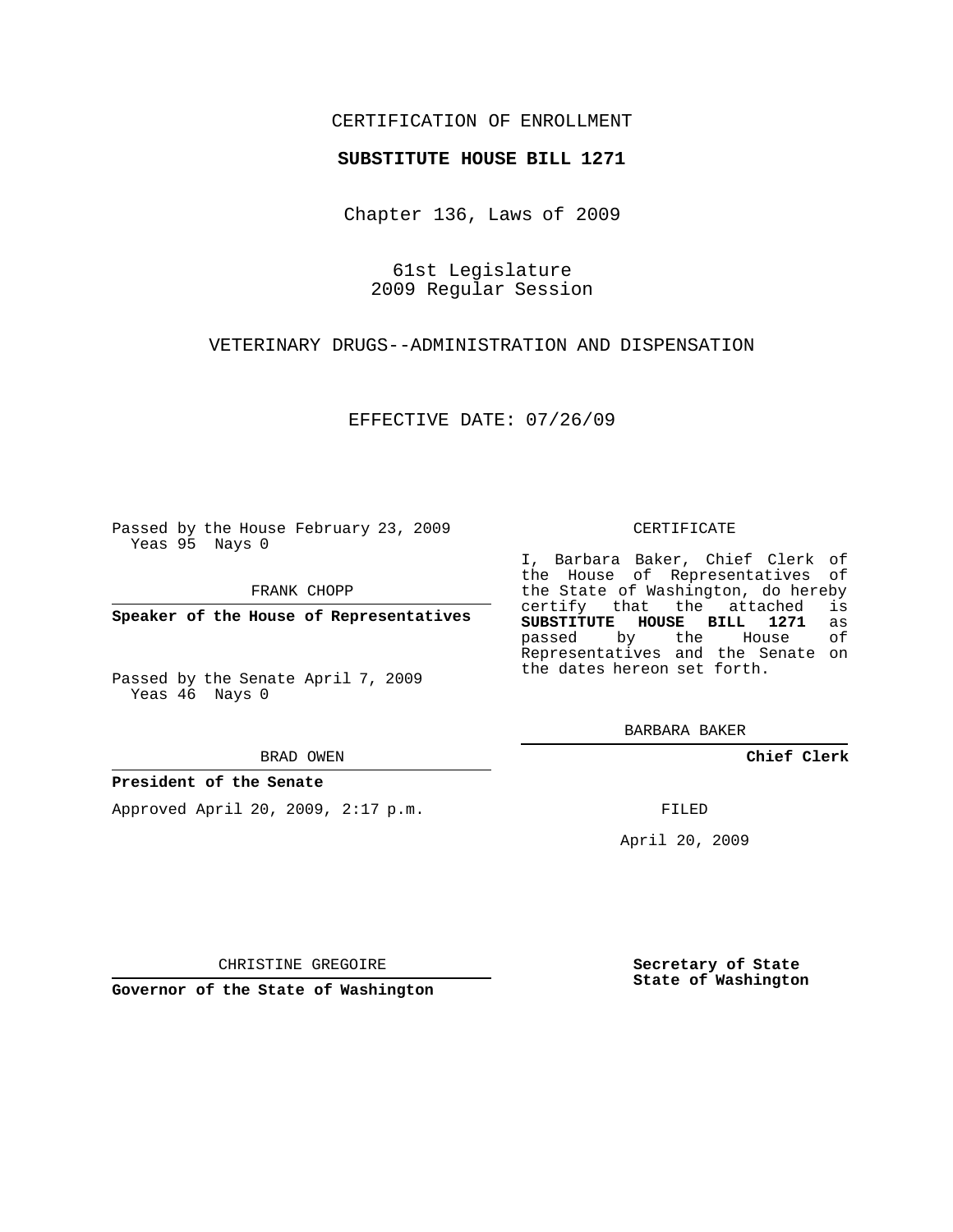# **SUBSTITUTE HOUSE BILL 1271** \_\_\_\_\_\_\_\_\_\_\_\_\_\_\_\_\_\_\_\_\_\_\_\_\_\_\_\_\_\_\_\_\_\_\_\_\_\_\_\_\_\_\_\_\_

\_\_\_\_\_\_\_\_\_\_\_\_\_\_\_\_\_\_\_\_\_\_\_\_\_\_\_\_\_\_\_\_\_\_\_\_\_\_\_\_\_\_\_\_\_

Passed Legislature - 2009 Regular Session

## **State of Washington 61st Legislature 2009 Regular Session**

**By** House Agriculture & Natural Resources (originally sponsored by Representatives Haigh, Finn, Crouse, Green, Liias, Springer, O'Brien, Goodman, Morris, Ormsby, Blake, Van De Wege, Moeller, Cody, Conway, Hurst, Walsh, McCune, Hinkle, Nelson, and Kenney)

READ FIRST TIME 02/16/09.

 1 AN ACT Relating to dispensing and administration of drugs by 2 registered or licensed veterinary personnel; and amending RCW 3 18.92.013.

4 BE IT ENACTED BY THE LEGISLATURE OF THE STATE OF WASHINGTON:

 5 **Sec. 1.** RCW 18.92.013 and 2007 c 235 s 5 are each amended to read 6 as follows:

 7 (1) A veterinarian legally prescribing drugs may delegate to a 8 registered veterinary medication clerk ((<del>or a licensed veterinary</del> 9 technician)), while under the veterinarian's direct supervision, 10 certain nondiscretionary functions defined by the board and used in the 11 ((dispensing)) preparing of legend and nonlegend drugs (except 12 controlled substances as defined in or under chapter 69.50 RCW) 13 associated with the practice of veterinary medicine. A veterinarian 14 legally prescribing drugs may delegate to a licensed veterinary 15 technician, while under the veterinarian's indirect supervision, 16 certain nondiscretionary functions defined by the board and used in the 17 preparing of legend drugs, nonlegend drugs, and controlled substances 18 associated with the practice of veterinary medicine. Upon final 19 approval of the packaged prescription following a direct physical